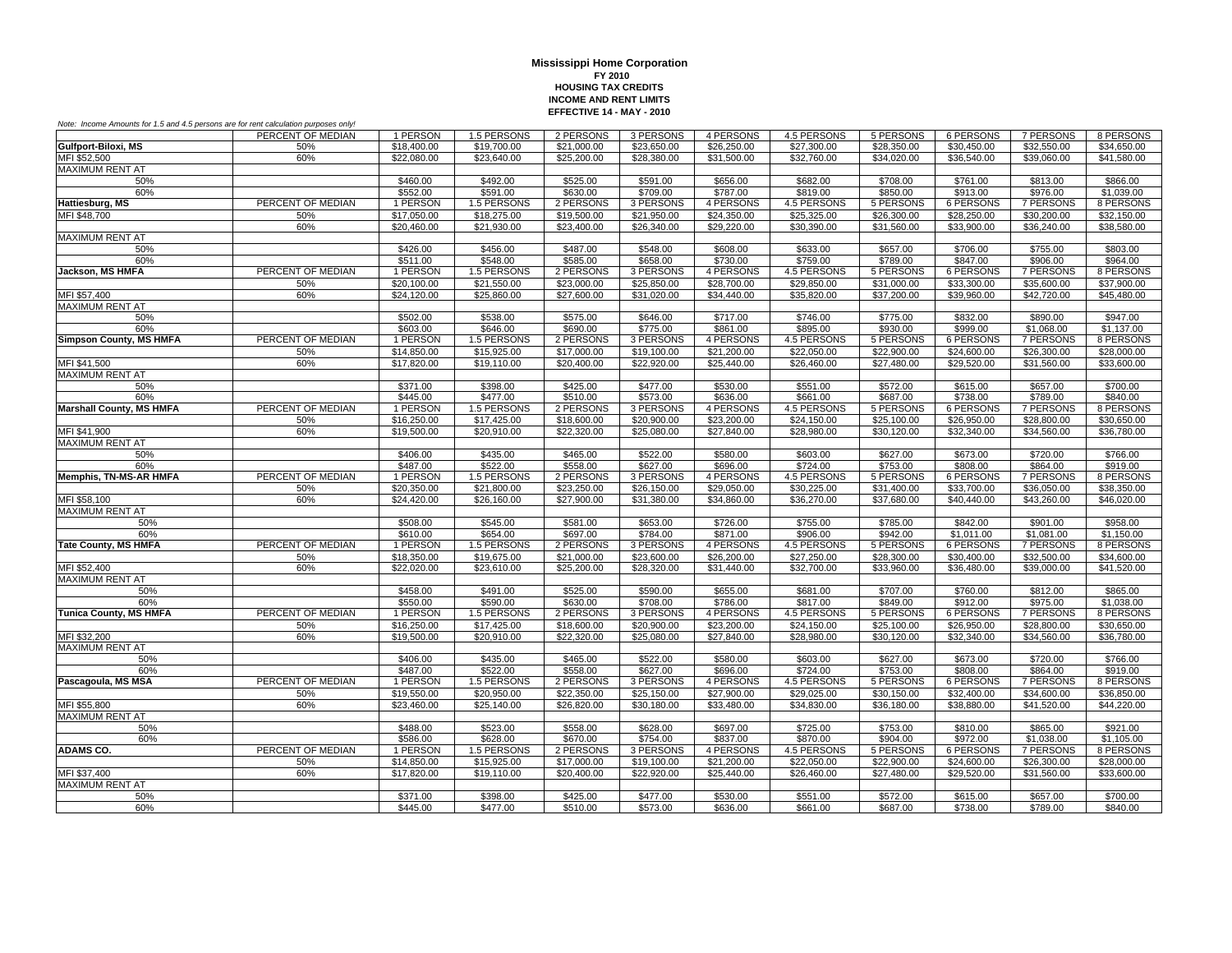| Note: Income Amounts for 1.5 and 4.5 persons are for rent calculation purposes only! |                   |                            |                            |                            |                            |                            |                                |                              |                              |                              |                            |
|--------------------------------------------------------------------------------------|-------------------|----------------------------|----------------------------|----------------------------|----------------------------|----------------------------|--------------------------------|------------------------------|------------------------------|------------------------------|----------------------------|
| <b>ALCORN CO.</b>                                                                    | PERCENT OF MEDIAN | 1 PERSON                   | 1.5 PERSONS                | 2 PERSONS                  | 3 PERSONS                  | 4 PERSONS                  | 4.5 PERSONS                    | 5 PERSONS                    | 6 PERSONS                    | 7 PERSONS                    | 8 PERSONS                  |
|                                                                                      | 50%               | \$16,350.00                | \$17,500.00                | \$18,650.00                | \$21.000.00                | \$23,300.00                | \$24,250.00                    | \$25,200.00                  | \$27,050.00                  | \$28,900.00                  | \$30,800,00                |
| MFI \$46,600                                                                         | 60%               | \$19,620.00                | \$21,000.00                | \$22,380.00                | \$25,200.00                | \$27,960.00                | \$29,100.00                    | \$30,240.00                  | \$32,460.00                  | \$34,680.00                  | \$36,960.00                |
| <b>MAXIMUM RENT AT</b>                                                               |                   |                            |                            |                            |                            |                            |                                |                              |                              |                              |                            |
| 50%                                                                                  |                   | \$408.00                   | \$437.00                   | \$466.00                   | \$525.00                   | \$582.00                   | \$606.00                       | \$630.00                     | \$676.00                     | \$722.00                     | \$770.00                   |
| 60%<br><b>AMITE CO.</b>                                                              | PERCENT OF MEDIAN | \$490.00                   | \$525.00                   | \$559.00                   | \$630.00                   | \$699.00                   | \$727.00                       | \$756.00                     | \$811.00                     | \$867.00                     | \$924.00                   |
|                                                                                      |                   | 1 PERSON                   | 1.5 PERSONS                | 2 PERSONS                  | 3 PERSONS                  | 4 PERSONS                  | 4.5 PERSONS                    | 5 PERSONS<br>\$22,900.00     | 6 PERSONS                    | 7 PERSONS                    | 8 PERSONS                  |
| MFI \$39,500                                                                         | 50%<br>60%        | \$14,850.00<br>\$17,820.00 | \$15,925.00<br>\$19,110.00 | \$17,000.00<br>\$20,400.00 | \$19,100.00<br>\$22,920.00 | \$21,200.00<br>\$25,440.00 | \$22,050.00<br>\$26,460.00     | \$27,480.00                  | \$24,600.00<br>\$29,520.00   | \$26,300.00<br>\$31,560.00   | \$28,000.00<br>\$33,600.00 |
| <b>MAXIMUM RENT AT</b>                                                               |                   |                            |                            |                            |                            |                            |                                |                              |                              |                              |                            |
| 50%                                                                                  |                   | \$371.00                   | \$398.00                   | \$425.00                   | \$477.00                   | \$530.00                   | \$551.00                       | \$572.00                     | \$615.00                     | \$657.00                     | \$700.00                   |
| 60%                                                                                  |                   | \$445.00                   | \$477.00                   | \$510.00                   | \$573.00                   | \$636.00                   | \$661.00                       | \$687.00                     | \$738.00                     | \$789.00                     | \$840.00                   |
| <b>ATTALA CO.</b>                                                                    | PERCENT OF MEDIAN | 1 PERSON                   | 1.5 PERSONS                | 2 PERSONS                  | 3 PERSONS                  | 4 PERSONS                  | 4.5 PERSONS                    | 5 PERSONS                    | <b>6 PERSONS</b>             | <b>7 PERSONS</b>             | 8 PERSONS                  |
|                                                                                      | 50%               | \$14,850.00                | \$15,925.00                | \$17,000.00                | \$19,100.00                | \$21,200.00                | \$22,050.00                    | \$22,900.00                  | \$24,600.00                  | \$26,300.00                  | \$28,000.00                |
| MFI \$38,900                                                                         | 60%               | \$17,820.00                | \$19,110.00                | \$20,400.00                | \$22,920.00                | \$25,440.00                | \$26,460.00                    | \$27,480.00                  | \$29,520.00                  | \$31,560.00                  | \$33,600.00                |
| MAXIMUM RENT AT                                                                      |                   |                            |                            |                            |                            |                            |                                |                              |                              |                              |                            |
| 50%                                                                                  |                   | \$371.00                   | \$398.00                   | \$425.00                   | \$477.00                   | \$530.00                   | \$551.00                       | \$572.00                     | \$615.00                     | \$657.00                     | \$700.00                   |
| 60%                                                                                  |                   | \$445.00                   | \$477.00                   | \$510.00                   | \$573.00                   | \$636.00                   | \$661.00                       | \$687.00                     | \$738.00                     | \$789.00                     | \$840.00                   |
| <b>BENTON CO.</b>                                                                    | PERCENT OF MEDIAN | 1 PERSON                   | 1.5 PERSONS                | 2 PERSONS                  | 3 PERSONS                  | 4 PERSONS                  | 4.5 PERSONS                    | 5 PERSONS                    | 6 PERSONS                    | 7 PERSONS                    | 8 PERSONS                  |
|                                                                                      | 50%               | \$14,850,00                | \$15,925.00                | \$17,000.00                | \$19,100.00                | \$21,200.00                | \$22,050.00                    | \$22,900.00                  | \$24,600.00                  | \$26,300.00                  | \$28,000.00                |
| MFI \$37,800                                                                         | 60%               | \$17,820.00                | \$19,110.00                | \$20,400.00                | \$22,920.00                | \$25,440.00                | \$26,460.00                    | \$27,480.00                  | \$29,520.00                  | \$31,560.00                  | \$33,600.00                |
| <b>MAXIMUM RENT AT</b>                                                               |                   |                            |                            |                            |                            |                            |                                |                              |                              |                              |                            |
| 50%<br>60%                                                                           |                   | \$371.00<br>\$445.00       | \$398.00<br>\$477.00       | \$425.00<br>\$510.00       | \$477.00<br>\$573.00       | \$530.00<br>\$636.00       | \$551.00<br>\$661.00           | \$572.00<br>\$687.00         | \$615.00<br>\$738.00         | \$657.00<br>\$789.00         | \$700.00<br>\$840.00       |
| <b>BOLIVAR CO.</b>                                                                   | PERCENT OF MEDIAN | 1 PERSON                   | 1.5 PERSONS                | 2 PERSONS                  | 3 PERSONS                  | 4 PERSONS                  | 4.5 PERSONS                    | 5 PERSONS                    | 6 PERSONS                    | 7 PERSONS                    | 8 PERSONS                  |
|                                                                                      | 50%               | \$14,850.00                | \$15,925.00                | \$17,000.00                | \$19,100.00                | \$21,200.00                | \$22,050.00                    | \$22,900.00                  | \$24,600.00                  | \$26,300.00                  | \$28,000.00                |
| MFI \$34,200                                                                         | 60%               | \$17,820.00                | \$19,110.00                | \$20,400.00                | \$22,920.00                | \$25,440.00                | \$26,460.00                    | \$27,480.00                  | \$29,520.00                  | \$31,560.00                  | \$33,600.00                |
| MAXIMUM RENT AT                                                                      |                   |                            |                            |                            |                            |                            |                                |                              |                              |                              |                            |
| 50%                                                                                  |                   | \$371.00                   | \$398.00                   | \$425.00                   | \$477.00                   | \$530.00                   | \$551.00                       | \$572.00                     | \$615.00                     | \$657.00                     | \$700.00                   |
| 60%                                                                                  |                   | \$445.00                   | \$477.00                   | \$510.00                   | \$573.00                   | \$636.00                   | \$661.00                       | \$687.00                     | \$738.00                     | \$789.00                     | \$840.00                   |
| <b>CALHOUN CO.</b>                                                                   | PERCENT OF MEDIAN | 1 PERSON                   | 1.5 PERSONS                | 2 PERSONS                  | 3 PERSONS                  | 4 PERSONS                  | 4.5 PERSONS                    | 5 PERSONS                    | 6 PERSONS                    | <b>7 PERSONS</b>             | 8 PERSONS                  |
|                                                                                      | 50%               | \$15,250.00                | \$16,325.00                | \$17,400.00                | \$19,600.00                | \$21,750.00                | \$22,625.00                    | \$23,500.00                  | \$25,250.00                  | \$27,000.00                  | \$28,750.00                |
| MFI \$43,500                                                                         | 60%               | \$18,300.00                | \$19,590.00                | \$20,880.00                | \$23,520.00                | \$26,100.00                | \$27,150.00                    | \$28,200.00                  | \$30,300.00                  | \$32,400.00                  | \$34,500.00                |
| <b>MAXIMUM RENT AT</b>                                                               |                   |                            |                            |                            |                            |                            |                                |                              |                              |                              |                            |
| 50%                                                                                  |                   | \$381.00                   | \$408.00                   | \$435.00                   | \$490.00                   | \$543.00                   | \$565.00                       | \$587.00                     | \$631.00                     | \$675.00                     | \$718.00                   |
| 60%<br><b>CARROLL CO.</b>                                                            | PERCENT OF MEDIAN | \$457.00<br>1 PERSON       | \$489.00<br>1.5 PERSONS    | \$522.00<br>2 PERSONS      | \$588.00<br>3 PERSONS      | \$652.00<br>4 PERSONS      | \$678.00<br><b>4.5 PERSONS</b> | \$705.00<br><b>5 PERSONS</b> | \$757.00<br><b>6 PERSONS</b> | \$810.00<br><b>7 PERSONS</b> | \$862.00<br>8 PERSONS      |
|                                                                                      | 50%               | \$15,800.00                | \$16,925.00                | \$18,050.00                | \$20,300.00                | \$22,550.00                | \$23,475.00                    | \$24,400.00                  | \$26,200.00                  | \$28,000.00                  | \$29,800.00                |
| MFI \$45,100                                                                         | 60%               | \$18,960.00                | \$20,310.00                | \$21,660.00                | \$24,360.00                | \$27,060.00                | \$28,170.00                    | \$29,280.00                  | \$31.440.00                  | \$33,600.00                  | \$35,760.00                |
| <b>MAXIMUM RENT AT</b>                                                               |                   |                            |                            |                            |                            |                            |                                |                              |                              |                              |                            |
| 50%                                                                                  |                   | \$395.00                   | \$423.00                   | \$451.00                   | \$507.00                   | \$563.00                   | \$586.00                       | \$610.00                     | \$655.00                     | \$700.00                     | \$745.00                   |
| 60%                                                                                  |                   | \$474.00                   | \$507.00                   | \$541.00                   | \$609.00                   | \$676.00                   | \$704.00                       | \$732.00                     | \$786.00                     | \$840.00                     | \$894.00                   |
| CHICKASAW CO.                                                                        | PERCENT OF MEDIAN | 1 PERSON                   | 1.5 PERSONS                | 2 PERSONS                  | 3 PERSONS                  | 4 PERSONS                  | 4.5 PERSONS                    | 5 PERSONS                    | 6 PERSONS                    | 7 PERSONS                    | 8 PERSONS                  |
|                                                                                      | 50%               | \$14,950.00                | \$16,025.00                | \$17,100.00                | \$19,250.00                | \$21,350.00                | \$22,225.00                    | \$23,100.00                  | \$24,800.00                  | \$26,500.00                  | \$28,200.00                |
| MFI \$42,700                                                                         | 60%               | \$17,940.00                | \$19,230.00                | \$20,520.00                | \$23,100.00                | \$25,620.00                | \$26,670.00                    | \$27,720.00                  | \$29,760.00                  | \$31,800.00                  | \$33,840.00                |
| <b>MAXIMUM RENT AT</b>                                                               |                   |                            |                            |                            |                            |                            |                                |                              |                              |                              |                            |
| 50%                                                                                  |                   | \$373.00                   | \$400.00                   | \$427.00                   | \$481.00                   | \$533.00                   | \$555.00                       | \$577.00                     | \$620.00                     | \$662.00                     | \$705.00                   |
| 60%                                                                                  |                   | \$448.00                   | \$480.00                   | \$513.00                   | \$577.00                   | \$640.00                   | \$666.00                       | \$693.00                     | \$744.00                     | \$795.00                     | \$846.00                   |
| CHOCTAW CO.                                                                          | PERCENT OF MEDIAN | 1 PERSON                   | 1.5 PERSONS                | 2 PERSONS                  | 3 PERSONS                  | 4 PERSONS                  | 4.5 PERSONS                    | 5 PERSONS                    | 6 PERSONS                    | <b>7 PERSONS</b>             | 8 PERSONS                  |
| MFI \$39,300                                                                         | 50%<br>60%        | \$14,850.00<br>\$17,820.00 | \$15,925.00<br>\$19,110.00 | \$17,000.00<br>\$20,400.00 | \$19,100.00<br>\$22,920.00 | \$21,200.00<br>\$25,440.00 | \$22,050.00<br>\$26,460.00     | \$22,900.00<br>\$27,480.00   | \$24,600.00<br>\$29,520.00   | \$26,300.00<br>\$31,560.00   | \$28,000.00<br>\$33,600.00 |
| <b>MAXIMUM RENT AT</b>                                                               |                   |                            |                            |                            |                            |                            |                                |                              |                              |                              |                            |
| 50%                                                                                  |                   | \$371.00                   | \$398.00                   | \$425.00                   | \$477.00                   | \$530.00                   | \$551.00                       | \$572.00                     | \$615.00                     | \$657.00                     | \$700.00                   |
| 60%                                                                                  |                   | \$445.00                   | \$477.00                   | \$510.00                   | \$573.00                   | \$636.00                   | \$661.00                       | \$687.00                     | \$738.00                     | \$789.00                     | \$840.00                   |
| <b>CLAIBORNE CO.</b>                                                                 | PERCENT OF MEDIAN | 1 PERSON                   | 1.5 PERSONS                | 2 PERSONS                  | 3 PERSONS                  | 4 PERSONS                  | 4.5 PERSONS                    | 5 PERSONS                    | <b>6 PERSONS</b>             | <b>7 PERSONS</b>             | 8 PERSONS                  |
|                                                                                      | 50%               | \$14,850.00                | \$15,925.00                | \$17,000.00                | \$19,100.00                | \$21,200.00                | \$22,050.00                    | \$22,900.00                  | \$24,600.00                  | \$26,300.00                  | \$28,000.00                |
| MFI \$37.700                                                                         | 60%               | \$17,820.00                | \$19,110.00                | \$20,400.00                | \$22,920.00                | \$25,440.00                | \$26,460.00                    | \$27.480.00                  | \$29,520.00                  | \$31,560.00                  | \$33,600.00                |
| <b>MAXIMUM RENT AT</b>                                                               |                   |                            |                            |                            |                            |                            |                                |                              |                              |                              |                            |
| 50%                                                                                  |                   | \$371.00                   | \$398.00                   | \$425.00                   | \$477.00                   | \$530.00                   | \$551.00                       | \$572.00                     | \$615.00                     | \$657.00                     | \$700.00                   |
| 60%                                                                                  |                   | \$445.00                   | \$477.00                   | \$510.00                   | \$573.00                   | \$636.00                   | \$661.00                       | \$687.00                     | \$738.00                     | \$789.00                     | \$840.00                   |
| <b>CLARKE CO.</b>                                                                    | PERCENT OF MEDIAN | 1 PERSON                   | 1.5 PERSONS                | 2 PERSONS                  | 3 PERSONS                  | 4 PERSONS                  | 4.5 PERSONS                    | 5 PERSONS                    | 6 PERSONS                    | <b>7 PERSONS</b>             | 8 PERSONS                  |
|                                                                                      | 50%               | \$14,850.00                | \$15,925.00                | \$17,000.00                | \$19,100.00                | \$21,200.00                | \$22,050.00                    | \$22,900.00                  | \$24,600.00                  | \$26,300.00                  | \$28,000.00                |
| MFI \$42,200                                                                         | 60%               | \$17,820.00                | \$19,110.00                | \$20,400.00                | \$22,920.00                | \$25,440.00                | \$26,460.00                    | \$27,480.00                  | \$29,520.00                  | \$31,560.00                  | \$33,600.00                |
| <b>MAXIMUM RENT AT</b>                                                               |                   |                            |                            |                            |                            |                            |                                |                              |                              |                              |                            |
| 50%                                                                                  |                   | \$371.00                   | \$398.00                   | \$425.00                   | \$477.00                   | \$530.00                   | \$551.00                       | \$572.00                     | \$615.00                     | \$657.00                     | \$700.00                   |
| 60%                                                                                  |                   | \$445.00                   | \$477.00                   | \$510.00                   | \$573.00                   | \$636.00                   | \$661.00                       | \$687.00                     | \$738.00                     | \$789.00                     | \$840.00                   |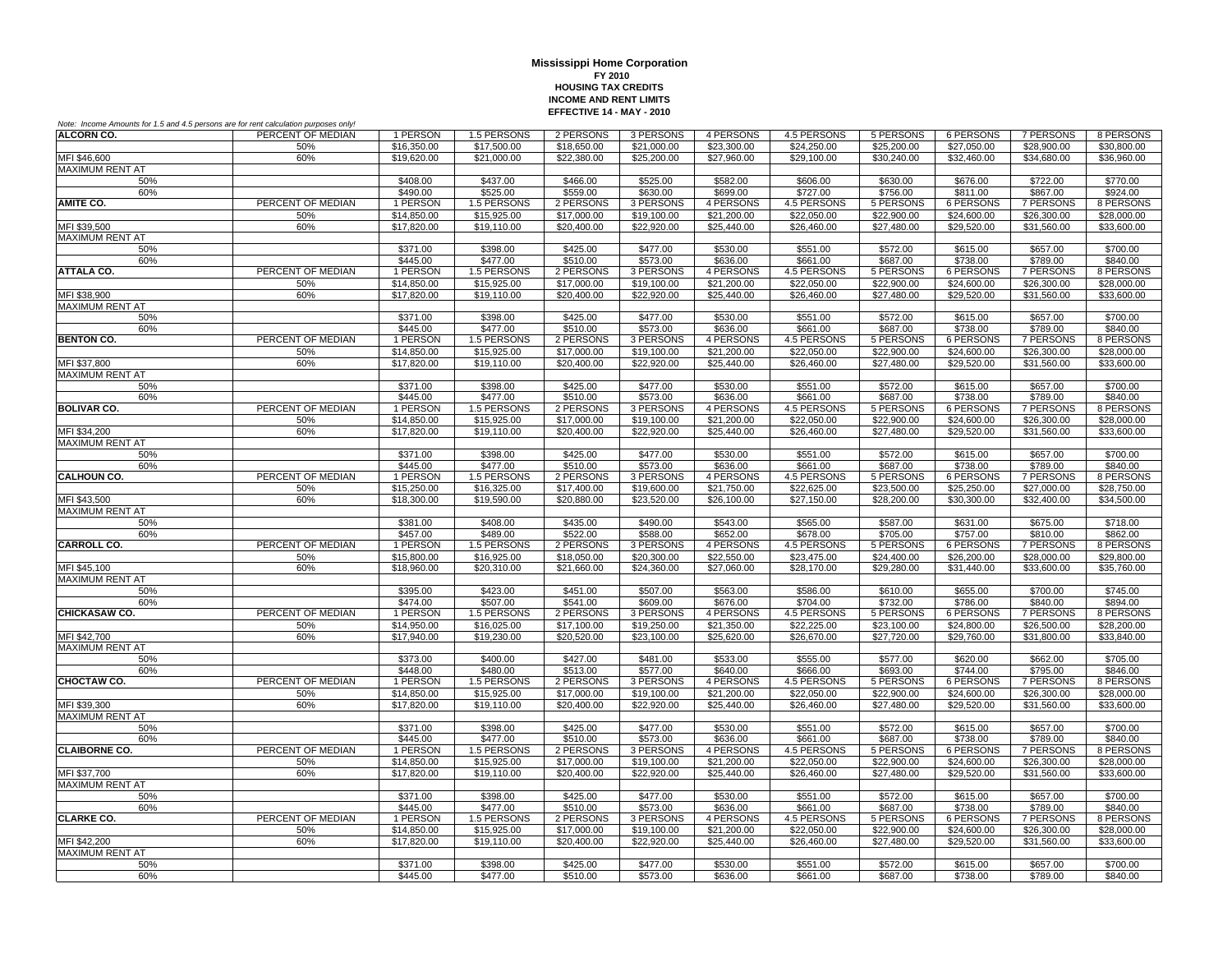| Note: Income Amounts for 1.5 and 4.5 persons are for rent calculation purposes only! |                   |                            |                            |                            |                            |                            |                            |                          |                            |                            |                            |
|--------------------------------------------------------------------------------------|-------------------|----------------------------|----------------------------|----------------------------|----------------------------|----------------------------|----------------------------|--------------------------|----------------------------|----------------------------|----------------------------|
| CLAY CO.                                                                             | PERCENT OF MEDIAN | 1 PERSON                   | 1.5 PERSONS                | 2 PERSONS                  | 3 PERSONS                  | 4 PERSONS                  | 4.5 PERSONS                | 5 PERSONS                | 6 PERSONS                  | 7 PERSONS                  | 8 PERSONS                  |
|                                                                                      | 50%               | \$15,700.00                | \$16,825.00                | \$17,950.00                | \$20,200.00                | \$22,400.00                | \$23,300.00                | \$24,200.00              | \$26,000.00                | \$27,800.00                | \$29,600.00                |
| MFI \$44,800                                                                         | 60%               | \$18,840.00                | \$20,190.00                | \$21,540.00                | \$24,240.00                | \$26,880.00                | \$27,960.00                | \$29,040.00              | \$31,200.00                | \$33,360.00                | \$35,520.00                |
| MAXIMUM RENT AT                                                                      |                   |                            |                            |                            |                            |                            |                            |                          |                            |                            |                            |
| 50%                                                                                  |                   | \$392.00                   | \$420.00                   | \$448.00                   | \$505.00                   | \$560.00                   | \$582.00                   | \$605.00                 | \$650.00                   | \$695.00                   | \$740.00                   |
| 60%                                                                                  | PERCENT OF MEDIAN | \$471.00                   | \$504.00                   | \$538.00                   | \$606.00                   | \$672.00                   | \$699.00                   | \$726.00                 | \$780.00                   | \$834.00                   | \$888.00                   |
| <b>COAHOMA CO.</b>                                                                   |                   | 1 PERSON                   | 1.5 PERSONS                | 2 PERSONS                  | 3 PERSONS                  | 4 PERSONS                  | 4.5 PERSONS                | 5 PERSONS<br>\$22,900.00 | 6 PERSONS                  | 7 PERSONS                  | 8 PERSONS                  |
| MFI \$33,700                                                                         | 50%<br>60%        | \$14,850.00<br>\$17,820.00 | \$15,925.00<br>\$19,110.00 | \$17,000.00<br>\$20,400.00 | \$19,100.00<br>\$22,920.00 | \$21,200.00<br>\$25,440.00 | \$22,050.00<br>\$26,460.00 | \$27,480.00              | \$24,600.00<br>\$29,520.00 | \$26,300.00<br>\$31,560.00 | \$28,000.00<br>\$33,600.00 |
| <b>MAXIMUM RENT AT</b>                                                               |                   |                            |                            |                            |                            |                            |                            |                          |                            |                            |                            |
| 50%                                                                                  |                   | \$371.00                   | \$398.00                   | \$425.00                   | \$477.00                   | \$530.00                   | \$551.00                   | \$572.00                 | \$615.00                   | \$657.00                   | \$700.00                   |
| 60%                                                                                  |                   | \$445.00                   | \$477.00                   | \$510.00                   | \$573.00                   | \$636.00                   | \$661.00                   | \$687.00                 | \$738.00                   | \$789.00                   | \$840.00                   |
| <b>COVINGTON CO.</b>                                                                 | PERCENT OF MEDIAN | 1 PERSON                   | 1.5 PERSONS                | 2 PERSONS                  | 3 PERSONS                  | 4 PERSONS                  | 4.5 PERSONS                | 5 PERSONS                | <b>6 PERSONS</b>           | <b>7 PERSONS</b>           | 8 PERSONS                  |
|                                                                                      | 50%               | \$14,850.00                | \$15,925.00                | \$17,000.00                | \$19,100.00                | \$21,200.00                | \$22,050.00                | \$22,900.00              | \$24,600.00                | \$26,300.00                | \$28,000.00                |
| MFI \$39,500                                                                         | 60%               | \$17,820.00                | \$19,110.00                | \$20,400.00                | \$22,920.00                | \$25,440.00                | \$26,460.00                | \$27,480.00              | \$29,520.00                | \$31,560.00                | \$33,600.00                |
| MAXIMUM RENT AT                                                                      |                   |                            |                            |                            |                            |                            |                            |                          |                            |                            |                            |
| 50%                                                                                  |                   | \$371.00                   | \$398.00                   | \$425.00                   | \$477.00                   | \$530.00                   | \$551.00                   | \$572.00                 | \$615.00                   | \$657.00                   | \$700.00                   |
| 60%                                                                                  |                   | \$445.00                   | \$477.00                   | \$510.00                   | \$573.00                   | \$636.00                   | \$661.00                   | \$687.00                 | \$738.00                   | \$789.00                   | \$840.00                   |
| <b>FRANKLIN CO.</b>                                                                  | PERCENT OF MEDIAN | 1 PERSON                   | 1.5 PERSONS                | 2 PERSONS                  | 3 PERSONS                  | 4 PERSONS                  | 4.5 PERSONS                | 5 PERSONS                | 6 PERSONS                  | 7 PERSONS                  | 8 PERSONS                  |
|                                                                                      | 50%               | \$14,850,00                | \$15,925.00                | \$17,000.00                | \$19,100.00                | \$21,200.00                | \$22,050.00                | \$22,900.00              | \$24,600.00                | \$26,300.00                | \$28,000.00                |
| MFI \$39,300                                                                         | 60%               | \$17,820.00                | \$19,110.00                | \$20,400.00                | \$22,920.00                | \$25,440.00                | \$26,460.00                | \$27,480.00              | \$29,520.00                | \$31,560.00                | \$33,600.00                |
| <b>MAXIMUM RENT AT</b>                                                               |                   |                            |                            |                            |                            |                            |                            |                          |                            |                            |                            |
| 50%                                                                                  |                   | \$371.00                   | \$398.00                   | \$425.00                   | \$477.00                   | \$530.00                   | \$551.00                   | \$572.00                 | \$615.00                   | \$657.00                   | \$700.00                   |
| 60%<br><b>GREENE CO.</b>                                                             | PERCENT OF MEDIAN | \$445.00                   | \$477.00                   | \$510.00                   | \$573.00                   | \$636.00                   | \$661.00                   | \$687.00                 | \$738.00                   | \$789.00                   | \$840.00                   |
|                                                                                      | 50%               | 1 PERSON<br>\$14,850.00    | 1.5 PERSONS<br>\$15,925.00 | 2 PERSONS<br>\$17,000.00   | 3 PERSONS<br>\$19,100.00   | 4 PERSONS<br>\$21,200.00   | 4.5 PERSONS<br>\$22,050.00 | 5 PERSONS<br>\$22,900.00 | 6 PERSONS<br>\$24,600.00   | 7 PERSONS<br>\$26,300.00   | 8 PERSONS<br>\$28,000.00   |
| MFI \$41.800                                                                         | 60%               | \$17,820.00                | \$19,110.00                | \$20,400.00                | \$22,920.00                | \$25,440.00                | \$26,460.00                | \$27,480.00              | \$29,520.00                | \$31,560.00                | \$33,600.00                |
| MAXIMUM RENT AT                                                                      |                   |                            |                            |                            |                            |                            |                            |                          |                            |                            |                            |
| 50%                                                                                  |                   | \$371.00                   | \$398.00                   | \$425.00                   | \$477.00                   | \$530.00                   | \$551.00                   | \$572.00                 | \$615.00                   | \$657.00                   | \$700.00                   |
| 60%                                                                                  |                   | \$445.00                   | \$477.00                   | \$510.00                   | \$573.00                   | \$636.00                   | \$661.00                   | \$687.00                 | \$738.00                   | \$789.00                   | \$840.00                   |
| <b>GRENADA CO.</b>                                                                   | PERCENT OF MEDIAN | 1 PERSON                   | 1.5 PERSONS                | 2 PERSONS                  | 3 PERSONS                  | 4 PERSONS                  | 4.5 PERSONS                | 5 PERSONS                | 6 PERSONS                  | <b>7 PERSONS</b>           | 8 PERSONS                  |
|                                                                                      | 50%               | \$14,850.00                | \$15,925.00                | \$17,000.00                | \$19,100.00                | \$21,200.00                | \$22,050.00                | \$22,900.00              | \$24,600.00                | \$26,300.00                | \$28,000.00                |
| MFI \$41,800                                                                         | 60%               | \$17,820.00                | \$19,110.00                | \$20,400.00                | \$22,920.00                | \$25,440.00                | \$26,460.00                | \$27,480.00              | \$29,520.00                | \$31,560.00                | \$33,600.00                |
| <b>MAXIMUM RENT AT</b>                                                               |                   |                            |                            |                            |                            |                            |                            |                          |                            |                            |                            |
| 50%                                                                                  |                   | \$371.00                   | \$398.00                   | \$425.00                   | \$477.00                   | \$530.00                   | \$551.00                   | \$572.00                 | \$615.00                   | \$657.00                   | \$700.00                   |
| 60%                                                                                  |                   | \$445.00                   | \$477.00                   | \$510.00                   | \$573.00                   | \$636.00                   | \$661.00                   | \$687.00                 | \$738.00                   | \$789.00                   | \$840.00                   |
| <b>HOLMES CO.</b>                                                                    | PERCENT OF MEDIAN | 1 PERSON                   | 1.5 PERSONS                | 2 PERSONS                  | 3 PERSONS                  | 4 PERSONS                  | <b>4.5 PERSONS</b>         | <b>5 PERSONS</b>         | <b>6 PERSONS</b>           | <b>7 PERSONS</b>           | 8 PERSONS                  |
|                                                                                      | 50%               | \$14,850.00                | \$15,925.00                | \$17,000.00                | \$19,100.00                | \$21,200.00                | \$22,050.00                | \$22,900.00              | \$24,600.00                | \$26,300.00                | \$28,000.00                |
| MFI \$27,500                                                                         | 60%               | \$17,820.00                | \$19,110.00                | \$20,400.00                | \$22,920.00                | \$25,440.00                | \$26,460.00                | \$27,480.00              | \$29.520.00                | \$31,560.00                | \$33,600.00                |
| <b>MAXIMUM RENT AT</b>                                                               |                   |                            |                            |                            |                            |                            |                            |                          |                            |                            |                            |
| 50%<br>60%                                                                           |                   | \$371.00<br>\$445.00       | \$398.00<br>\$477.00       | \$425.00<br>\$510.00       | \$477.00<br>\$573.00       | \$530.00<br>\$636.00       | \$551.00<br>\$661.00       | \$572.00<br>\$687.00     | \$615.00<br>\$738.00       | \$657.00<br>\$789.00       | \$700.00<br>\$840.00       |
| <b>HUMPHREYS CO.</b>                                                                 | PERCENT OF MEDIAN | 1 PERSON                   | 1.5 PERSONS                | 2 PERSONS                  | 3 PERSONS                  | 4 PERSONS                  | 4.5 PERSONS                | 5 PERSONS                | 6 PERSONS                  | 7 PERSONS                  | 8 PERSONS                  |
|                                                                                      | 50%               | \$14,850.00                | \$15,925.00                | \$17,000.00                | \$19,100.00                | \$21,200.00                | \$22,050.00                | \$22,900.00              | \$24,600.00                | \$26,300.00                | \$28,000.00                |
| MFI \$30,000                                                                         | 60%               | \$17,820.00                | \$19,110.00                | \$20,400.00                | \$22,920.00                | \$25,440.00                | \$26,460.00                | \$27,480.00              | \$29,520.00                | \$31,560.00                | \$33,600.00                |
| <b>MAXIMUM RENT AT</b>                                                               |                   |                            |                            |                            |                            |                            |                            |                          |                            |                            |                            |
| 50%                                                                                  |                   | \$371.00                   | \$398.00                   | \$425.00                   | \$477.00                   | \$530.00                   | \$551.00                   | \$572.00                 | \$615.00                   | \$657.00                   | \$700.00                   |
| 60%                                                                                  |                   | \$445.00                   | \$477.00                   | \$510.00                   | \$573.00                   | \$636.00                   | \$661.00                   | \$687.00                 | \$738.00                   | \$789.00                   | \$840.00                   |
| <b>ISSAQUENA CO.</b>                                                                 | PERCENT OF MEDIAN | 1 PERSON                   | 1.5 PERSONS                | 2 PERSONS                  | 3 PERSONS                  | 4 PERSONS                  | 4.5 PERSONS                | 5 PERSONS                | 6 PERSONS                  | <b>7 PERSONS</b>           | 8 PERSONS                  |
|                                                                                      | 50%               | \$14,850.00                | \$15,925.00                | \$17,000.00                | \$19,100.00                | \$21,200.00                | \$22,050.00                | \$22,900.00              | \$24,600.00                | \$26,300.00                | \$28,000.00                |
| MFI \$30,300                                                                         | 60%               | \$17,820.00                | \$19,110.00                | \$20,400.00                | \$22,920.00                | \$25,440.00                | \$26,460.00                | \$27,480.00              | \$29,520.00                | \$31,560.00                | \$33,600.00                |
| <b>MAXIMUM RENT AT</b>                                                               |                   |                            |                            |                            |                            |                            |                            |                          |                            |                            |                            |
| 50%                                                                                  |                   | \$371.00                   | \$398.00                   | \$425.00                   | \$477.00                   | \$530.00                   | \$551.00                   | \$572.00                 | \$615.00                   | \$657.00                   | \$700.00                   |
| 60%                                                                                  |                   | \$445.00                   | \$477.00                   | \$510.00                   | \$573.00                   | \$636.00                   | \$661.00                   | \$687.00                 | \$738.00                   | \$789.00                   | \$840.00                   |
| <b>ITAWAMBA CO.</b>                                                                  | PERCENT OF MEDIAN | 1 PERSON                   | 1.5 PERSONS                | 2 PERSONS                  | 3 PERSONS                  | 4 PERSONS                  | 4.5 PERSONS                | 5 PERSONS                | <b>6 PERSONS</b>           | 7 PERSONS                  | 8 PERSONS                  |
|                                                                                      | 50%               | \$16,300.00                | \$17,450.00                | \$18,600.00                | \$20,950.00                | \$23,250.00                | \$24,200.00                | \$25,150.00              | \$27,000.00                | \$28,850.00                | \$30,700.00                |
| MFI \$46,500<br><b>MAXIMUM RENT AT</b>                                               | 60%               | \$19,560.00                | \$20,940.00                | \$22,320.00                | \$25.140.00                | \$27,900.00                | \$29,040.00                | \$30.180.00              | \$32,400.00                | \$34,620.00                | \$36,840.00                |
| 50%                                                                                  |                   | \$407.00                   | \$436.00                   | \$465.00                   | \$523.00                   | \$581.00                   | \$605.00                   | \$628.00                 | \$675.00                   | \$721.00                   | \$767.00                   |
| 60%                                                                                  |                   | \$489.00                   | \$523.00                   | \$558.00                   | \$628.00                   | \$697.00                   | \$726.00                   | \$754.00                 | \$810.00                   | \$865.00                   | \$921.00                   |
| <b>JASPER CO.</b>                                                                    | PERCENT OF MEDIAN | 1 PERSON                   | 1.5 PERSONS                | 2 PERSONS                  | 3 PERSONS                  | 4 PERSONS                  | 4.5 PERSONS                | 5 PERSONS                | 6 PERSONS                  | <b>7 PERSONS</b>           | 8 PERSONS                  |
|                                                                                      | 50%               | \$14,850.00                | \$15,925.00                | \$17,000.00                | \$19,100.00                | \$21,200.00                | \$22,050.00                | \$22,900.00              | \$24,600.00                | \$26,300.00                | \$28,000.00                |
| MFI \$37,900                                                                         | 60%               | \$17,820.00                | \$19,110.00                | \$20,400.00                | \$22,920.00                | \$25,440.00                | \$26,460.00                | \$27,480.00              | \$29,520.00                | \$31,560.00                | \$33,600.00                |
| <b>MAXIMUM RENT AT</b>                                                               |                   |                            |                            |                            |                            |                            |                            |                          |                            |                            |                            |
| 50%                                                                                  |                   | \$371.00                   | \$398.00                   | \$425.00                   | \$477.00                   | \$530.00                   | \$551.00                   | \$572.00                 | \$615.00                   | \$657.00                   | \$700.00                   |
| 60%                                                                                  |                   | \$445.00                   | \$477.00                   | \$510.00                   | \$573.00                   | \$636.00                   | \$661.00                   | \$687.00                 | \$738.00                   | \$789.00                   | \$840.00                   |
|                                                                                      |                   |                            |                            |                            |                            |                            |                            |                          |                            |                            |                            |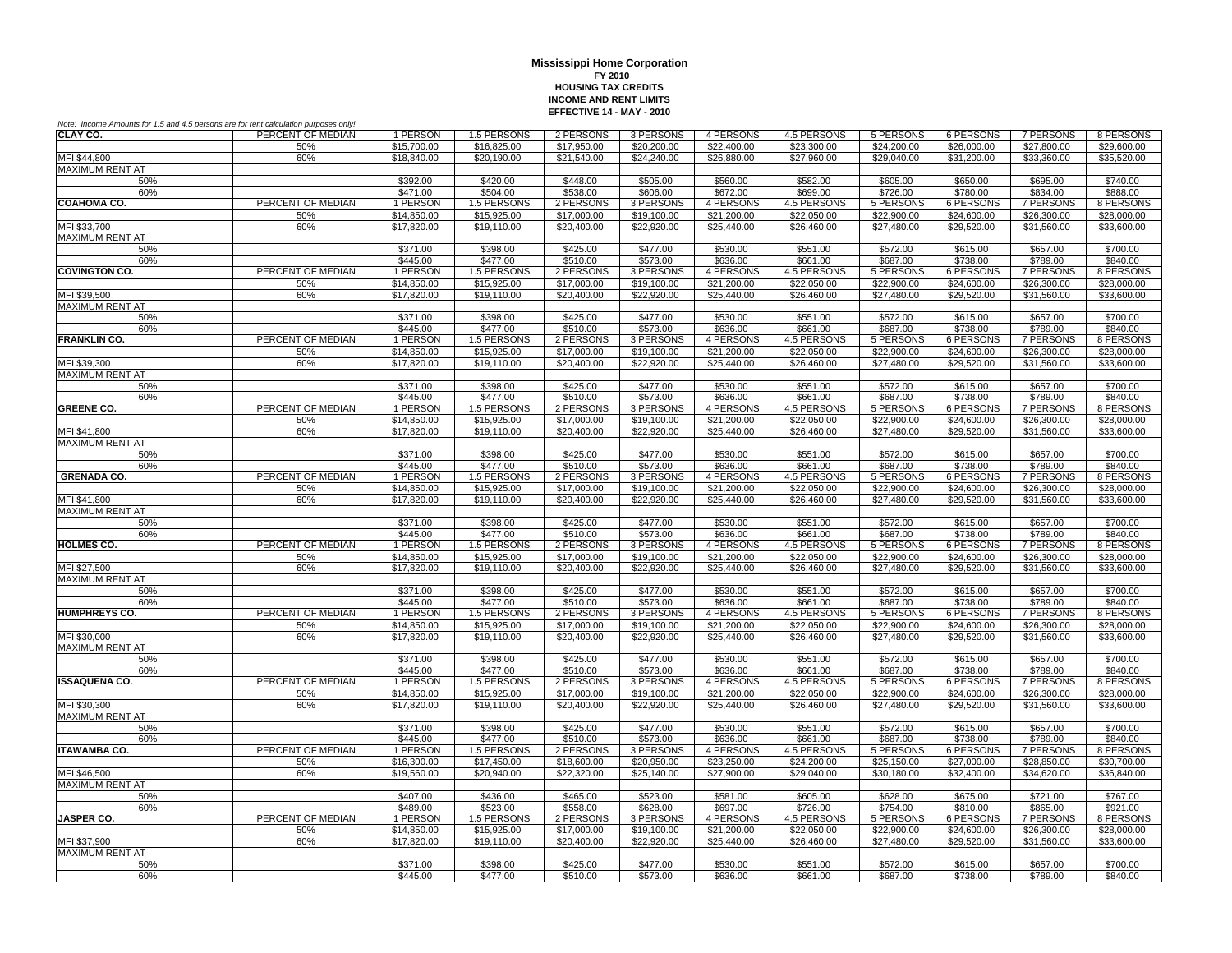| Note: Income Amounts for 1.5 and 4.5 persons are for rent calculation purposes only! |                   |                            |                            |                            |                            |                            |                            |                            |                                 |                            |                            |
|--------------------------------------------------------------------------------------|-------------------|----------------------------|----------------------------|----------------------------|----------------------------|----------------------------|----------------------------|----------------------------|---------------------------------|----------------------------|----------------------------|
| JEFFERSON CO.                                                                        | PERCENT OF MEDIAN | 1 PERSON                   | 1.5 PERSONS                | 2 PERSONS                  | 3 PERSONS                  | 4 PERSONS                  | 4.5 PERSONS                | 5 PERSONS                  | 6 PERSONS                       | 7 PERSONS                  | 8 PERSONS                  |
|                                                                                      | 50%               | \$14,850.00                | \$15,925.00                | \$17,000.00                | \$19,100.00                | \$21,200.00                | \$22,050.00                | \$22,900.00                | \$24,600.00                     | \$26,300.00                | \$28,000.00                |
| MFI \$29,300                                                                         | 60%               | \$17,820.00                | \$19,110.00                | \$20,400.00                | \$22,920.00                | \$25,440.00                | \$26,460.00                | \$27,480.00                | \$29,520.00                     | \$31,560.00                | \$33,600.00                |
| <b>MAXIMUM RENT AT</b>                                                               |                   |                            |                            |                            |                            |                            |                            |                            |                                 |                            |                            |
| 50%                                                                                  |                   | \$371.00                   | \$398.00                   | \$425.00                   | \$477.00                   | \$530.00                   | \$551.00                   | \$572.00                   | \$615.00                        | \$657.00                   | \$700.00                   |
| 60%                                                                                  |                   | \$445.00                   | \$477.00                   | \$510.00                   | \$573.00                   | \$636.00                   | \$661.00                   | \$687.00                   | \$738.00                        | \$789.00                   | \$840.00                   |
| JEFFERSON DA CO.                                                                     | PERCENT OF MEDIAN | 1 PERSON                   | 1.5 PERSONS                | 2 PERSONS                  | 3 PERSONS                  | 4 PERSONS                  | 4.5 PERSONS                | 5 PERSONS<br>\$22,900.00   | 6 PERSONS                       | 7 PERSONS                  | 8 PERSONS                  |
| MFI \$34,900                                                                         | 50%<br>60%        | \$14,850.00<br>\$17,820.00 | \$15,925.00<br>\$19,110.00 | \$17,000.00<br>\$20,400.00 | \$19,100.00<br>\$22,920.00 | \$21,200.00<br>\$25,440.00 | \$22,050.00<br>\$26,460.00 | \$27,480.00                | \$24,600.00<br>\$29,520.00      | \$26,300.00<br>\$31,560.00 | \$28,000.00<br>\$33,600.00 |
| <b>MAXIMUM RENT AT</b>                                                               |                   |                            |                            |                            |                            |                            |                            |                            |                                 |                            |                            |
| 50%                                                                                  |                   | \$371.00                   | \$398.00                   | \$425.00                   | \$477.00                   | \$530.00                   | \$551.00                   | \$572.00                   | \$615.00                        | \$657.00                   | \$700.00                   |
| 60%                                                                                  |                   | \$445.00                   | \$477.00                   | \$510.00                   | \$573.00                   | \$636.00                   | \$661.00                   | \$687.00                   | \$738.00                        | \$789.00                   | \$840.00                   |
| <b>JONES CO.</b>                                                                     | PERCENT OF MEDIAN | 1 PERSON                   | 1.5 PERSONS                | 2 PERSONS                  | 3 PERSONS                  | 4 PERSONS                  | 4.5 PERSONS                | 5 PERSONS                  | <b>6 PERSONS</b>                | <b>7 PERSONS</b>           | 8 PERSONS                  |
|                                                                                      | 50%               | \$15,050.00                | \$16,125.00                | \$17,200.00                | \$19,350.00                | \$21,450.00                | \$22,325.00                | \$23,200.00                | \$24,900.00                     | \$26,600.00                | \$28,350.00                |
| MFI \$42,900                                                                         | 60%               | \$18,060.00                | \$19,350.00                | \$20,640.00                | \$23,220.00                | \$25,740.00                | \$26,790.00                | \$27,840.00                | \$29,880.00                     | \$31,920.00                | \$34,020.00                |
| MAXIMUM RENT AT                                                                      |                   |                            |                            |                            |                            |                            |                            |                            |                                 |                            |                            |
| 50%                                                                                  |                   | \$376.00                   | \$403.00                   | \$430.00                   | \$483.00                   | \$536.00                   | \$558.00                   | \$580.00                   | \$622.00                        | \$665.00                   | \$708.00                   |
| 60%                                                                                  |                   | \$451.00                   | \$483.00                   | \$516.00                   | \$580.00                   | \$643.00                   | \$669.00                   | \$696.00                   | \$747.00                        | \$798.00                   | \$850.00                   |
| <b>KEMPER CO.</b>                                                                    | PERCENT OF MEDIAN | 1 PERSON                   | 1.5 PERSONS                | 2 PERSONS                  | 3 PERSONS                  | 4 PERSONS                  | 4.5 PERSONS                | 5 PERSONS                  | 6 PERSONS                       | 7 PERSONS                  | 8 PERSONS                  |
|                                                                                      | 50%               | \$14,850.00                | \$15,925.00                | \$17,000.00                | \$19,100.00                | \$21,200.00                | \$22,050.00                | \$22,900.00                | \$24,600.00                     | \$26,300.00                | \$28,000.00                |
| MFI \$38,200                                                                         | 60%               | \$17,820.00                | \$19,110.00                | \$20,400.00                | \$22,920.00                | \$25,440.00                | \$26,460.00                | \$27,480.00                | \$29,520.00                     | \$31,560.00                | \$33,600.00                |
| <b>MAXIMUM RENT AT</b>                                                               |                   |                            |                            |                            |                            |                            |                            |                            |                                 |                            | \$700.00                   |
| 50%<br>60%                                                                           |                   | \$371.00<br>\$445.00       | \$398.00<br>\$477.00       | \$425.00<br>\$510.00       | \$477.00<br>\$573.00       | \$530.00<br>\$636.00       | \$551.00<br>\$661.00       | \$572.00<br>\$687.00       | \$615.00<br>\$738.00            | \$657.00<br>\$789.00       | \$840.00                   |
| <b>LAFAYETTE CO.</b>                                                                 | PERCENT OF MEDIAN | 1 PERSON                   | 1.5 PERSONS                | 2 PERSONS                  | 3 PERSONS                  | 4 PERSONS                  | 4.5 PERSONS                | 5 PERSONS                  | 6 PERSONS                       | 7 PERSONS                  | 8 PERSONS                  |
|                                                                                      | 50%               | \$19,750.00                | \$21,150.00                | \$22,550.00                | \$25,350.00                | \$28,150.00                | \$29,300.00                | \$30,450.00                | \$32,700.00                     | \$34,950.00                | \$37,200.00                |
| MFI \$56,400                                                                         | 60%               | \$23,700.00                | \$25,380.00                | \$27,060.00                | \$30,420.00                | \$33,780.00                | \$35,160.00                | \$36,540.00                | \$39,240.00                     | \$41,940.00                | \$44,640.00                |
| <b>MAXIMUM RENT AT</b>                                                               |                   |                            |                            |                            |                            |                            |                            |                            |                                 |                            |                            |
| 50%                                                                                  |                   | \$493.00                   | \$528.00                   | \$563.00                   | \$633.00                   | \$703.00                   | \$732.00                   | \$761.00                   | \$817.00                        | \$873.00                   | \$930.00                   |
| 60%                                                                                  |                   | \$592.00                   | \$634.00                   | \$676.00                   | \$760.00                   | \$844.00                   | \$879.00                   | \$913.00                   | \$981.00                        | \$1,048.00                 | \$1,116.00                 |
| <b>LAUDERDALE CO.</b>                                                                | PERCENT OF MEDIAN | 1 PERSON                   | 1.5 PERSONS                | 2 PERSONS                  | 3 PERSONS                  | 4 PERSONS                  | 4.5 PERSONS                | 5 PERSONS                  | <b>6 PERSONS</b>                | <b>7 PERSONS</b>           | 8 PERSONS                  |
|                                                                                      | 50%               | \$16,350.00                | \$17,500.00                | \$18,650.00                | \$21,000.00                | \$23,300.00                | \$24,250.00                | \$25,200.00                | \$27,050.00                     | \$28,900.00                | \$30,800.00                |
| MFI \$46,600                                                                         | 60%               | \$19,620.00                | \$21,000.00                | \$22,380.00                | \$25,200.00                | \$27,960.00                | \$29,100.00                | \$30,240.00                | \$32,460.00                     | \$34,680.00                | \$36,960.00                |
| <b>MAXIMUM RENT AT</b>                                                               |                   |                            |                            |                            |                            |                            |                            |                            |                                 |                            |                            |
| 50%                                                                                  |                   | \$408.00                   | \$437.00                   | \$466.00                   | \$525.00                   | \$582.00                   | \$606.00                   | \$630.00                   | \$676.00                        | \$722.00                   | \$770.00                   |
| 60%<br><b>LAWRENCE CO.</b>                                                           | PERCENT OF MEDIAN | \$490.00<br>1 PERSON       | \$525.00<br>1.5 PERSONS    | \$559.00<br>2 PERSONS      | \$630.00<br>3 PERSONS      | \$699.00<br>4 PERSONS      | \$727.00<br>4.5 PERSONS    | \$756.00                   | \$811.00<br>6 PERSONS           | \$867.00<br>7 PERSONS      | \$924.00<br>8 PERSONS      |
|                                                                                      | 50%               | \$16,800.00                | \$18,000.00                | \$19,200.00                | \$21,600.00                | \$23,950.00                | \$24,925.00                | 5 PERSONS<br>\$25,900.00   | \$27,800.00                     | \$29,700.00                | \$31,650.00                |
| MFI \$47,900                                                                         | 60%               | \$20,160.00                | \$21,600.00                | \$23,040.00                | \$25,920.00                | \$28,740.00                | \$29,910.00                | \$31,080.00                | \$33,360.00                     | \$35,640.00                | \$37,980.00                |
| <b>MAXIMUM RENT AT</b>                                                               |                   |                            |                            |                            |                            |                            |                            |                            |                                 |                            |                            |
| 50%                                                                                  |                   | \$420.00                   | \$450.00                   | \$480.00                   | \$540.00                   | \$598.00                   | \$623.00                   | \$647.00                   | \$695.00                        | \$742.00                   | \$791.00                   |
| 60%                                                                                  |                   | \$504.00                   | \$540.00                   | \$576.00                   | \$648.00                   | \$718.00                   | \$747.00                   | \$777.00                   | \$834.00                        | \$891.00                   | \$949.00                   |
| <b>LEAKE CO.</b>                                                                     | PERCENT OF MEDIAN | 1 PERSON                   | 1.5 PERSONS                | 2 PERSONS                  | 3 PERSONS                  | 4 PERSONS                  | 4.5 PERSONS                | 5 PERSONS                  | 6 PERSONS                       | 7 PERSONS                  | 8 PERSONS                  |
|                                                                                      | 50%               | \$14,850.00                | \$15,925.00                | \$17,000.00                | \$19,100.00                | \$21,200.00                | \$22,050.00                | \$22,900.00                | \$24,600.00                     | \$26,300.00                | \$28,000.00                |
| MFI \$41,000                                                                         | 60%               | \$17,820.00                | \$19,110.00                | \$20,400.00                | \$22,920.00                | \$25,440.00                | \$26,460.00                | \$27,480.00                | \$29,520.00                     | \$31,560.00                | \$33,600.00                |
| <b>MAXIMUM RENT AT</b>                                                               |                   |                            |                            |                            |                            |                            |                            |                            |                                 |                            |                            |
| 50%                                                                                  |                   | \$371.00                   | \$398.00                   | \$425.00                   | \$477.00                   | \$530.00                   | \$551.00                   | \$572.00                   | \$615.00                        | \$657.00                   | \$700.00                   |
| 60%                                                                                  |                   | \$445.00                   | \$477.00                   | \$510.00                   | \$573.00                   | \$636.00                   | \$661.00                   | \$687.00                   | \$738.00                        | \$789.00                   | \$840.00                   |
| LEE CO.                                                                              | PERCENT OF MEDIAN | 1 PERSON                   | 1.5 PERSONS<br>\$19,925.00 | 2 PERSONS                  | 3 PERSONS                  | 4 PERSONS                  | 4.5 PERSONS                | 5 PERSONS                  | <b>6 PERSONS</b><br>\$30,800.00 | <b>7 PERSONS</b>           | 8 PERSONS                  |
| MFI \$53,100                                                                         | 50%<br>60%        | \$18,600.00<br>\$22,320.00 | \$23,910.00                | \$21,250.00<br>\$25,500.00 | \$23,900.00<br>\$28,680.00 | \$26,550.00<br>\$31,860.00 | \$27,625.00<br>\$33,150.00 | \$28,700.00<br>\$34,440.00 | \$36,960.00                     | \$32,950.00<br>\$39,540.00 | \$35,050.00<br>\$42,060.00 |
| <b>MAXIMUM RENT AT</b>                                                               |                   |                            |                            |                            |                            |                            |                            |                            |                                 |                            |                            |
| 50%                                                                                  |                   | \$465.00                   | \$498.00                   | \$531.00                   | \$597.00                   | \$663.00                   | \$690.00                   | \$717.00                   | \$770.00                        | \$823.00                   | \$876.00                   |
| 60%                                                                                  |                   | \$558.00                   | \$597.00                   | \$637.00                   | \$717.00                   | \$796.00                   | \$828.00                   | \$861.00                   | \$924.00                        | \$988.00                   | \$1,051.00                 |
| LEFLORE CO.                                                                          | PERCENT OF MEDIAN | 1 PERSON                   | 1.5 PERSONS                | 2 PERSONS                  | 3 PERSONS                  | 4 PERSONS                  | <b>4.5 PERSONS</b>         | 5 PERSONS                  | <b>6 PERSONS</b>                | <b>7 PERSONS</b>           | 8 PERSONS                  |
|                                                                                      | 50%               | \$14,850,00                | \$15,925.00                | \$17,000.00                | \$19,100.00                | \$21,200.00                | \$22,050.00                | \$22,900.00                | \$24,600.00                     | \$26,300.00                | \$28,000.00                |
| MFI \$32,900                                                                         | 60%               | \$17,820.00                | \$19,110.00                | \$20,400.00                | \$22,920.00                | \$25,440.00                | \$26,460.00                | \$27,480.00                | \$29,520.00                     | \$31,560.00                | \$33,600.00                |
| <b>MAXIMUM RENT AT</b>                                                               |                   |                            |                            |                            |                            |                            |                            |                            |                                 |                            |                            |
| 50%                                                                                  |                   | \$371.00                   | \$398.00                   | \$425.00                   | \$477.00                   | \$530.00                   | \$551.00                   | \$572.00                   | \$615.00                        | \$657.00                   | \$700.00                   |
| 60%                                                                                  |                   | \$445.00                   | \$477.00                   | \$510.00                   | \$573.00                   | \$636.00                   | \$661.00                   | \$687.00                   | \$738.00                        | \$789.00                   | \$840.00                   |
| <b>LINCOLN CO.</b>                                                                   | PERCENT OF MEDIAN | 1 PERSON                   | 1.5 PERSONS                | 2 PERSONS                  | 3 PERSONS                  | 4 PERSONS                  | 4.5 PERSONS                | 5 PERSONS                  | 6 PERSONS                       | <b>7 PERSONS</b>           | 8 PERSONS                  |
|                                                                                      | 50%               | \$14,850.00                | \$15,925.00                | \$17,000.00                | \$19,100.00                | \$21,200.00                | \$22,050.00                | \$22,900.00                | \$24,600.00                     | \$26,300.00                | \$28,000.00                |
| MFI \$42,400                                                                         | 60%               | \$17,820.00                | \$19,110.00                | \$20,400.00                | \$22,920.00                | \$25,440.00                | \$26,460.00                | \$27,480.00                | \$29,520.00                     | $\overline{$31,560.00}$    | \$33,600.00                |
| <b>MAXIMUM RENT AT</b>                                                               |                   |                            | \$398.00                   | \$425.00                   | \$477.00                   | \$530.00                   |                            |                            | \$615.00                        | \$657.00                   | \$700.00                   |
| 50%<br>60%                                                                           |                   | \$371.00<br>\$445.00       | \$477.00                   | \$510.00                   | \$573.00                   |                            | \$551.00<br>\$661.00       | \$572.00<br>\$687.00       | \$738.00                        | \$789.00                   | \$840.00                   |
|                                                                                      |                   |                            |                            |                            |                            | \$636.00                   |                            |                            |                                 |                            |                            |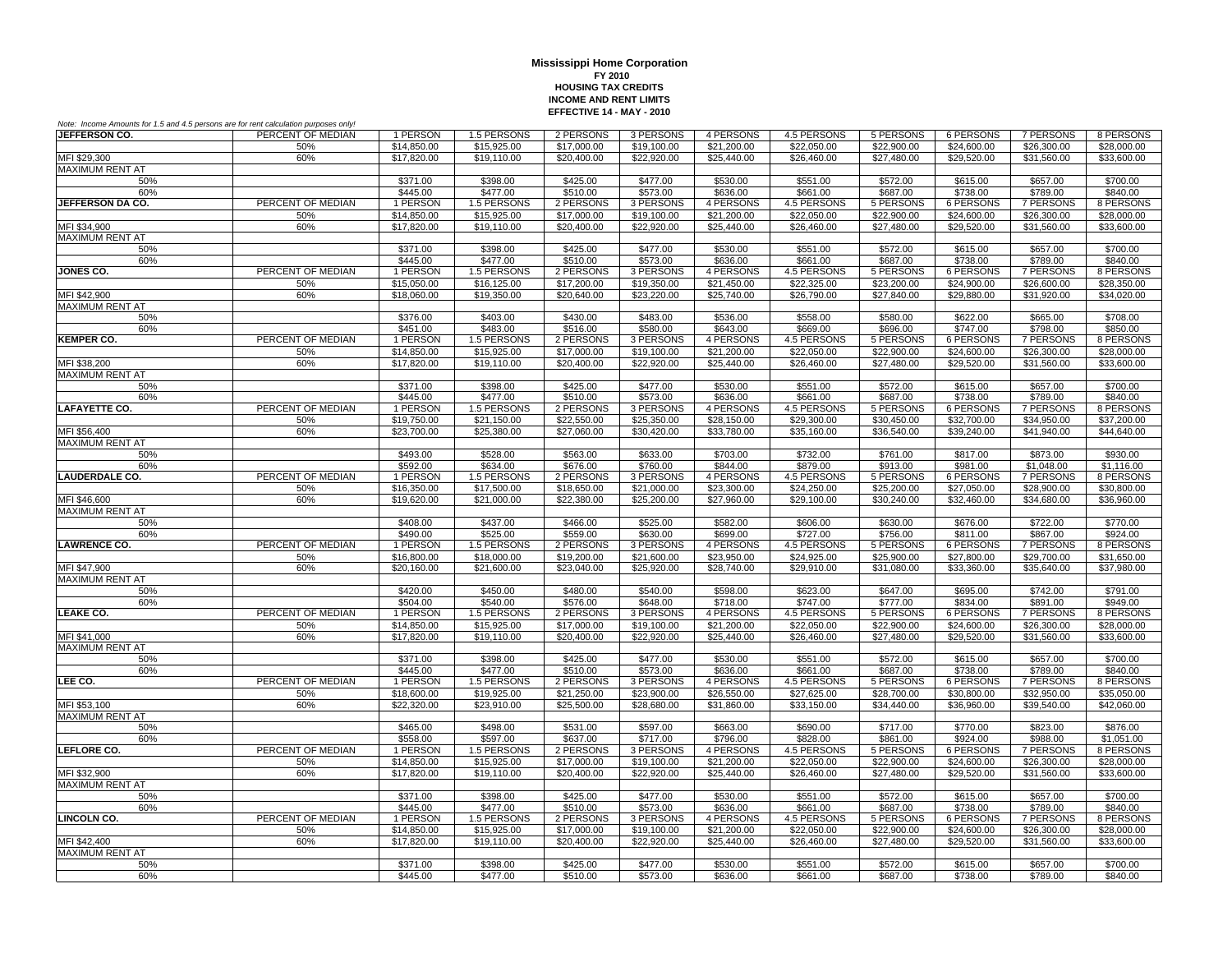| Note: Income Amounts for 1.5 and 4.5 persons are for rent calculation purposes only! |                   |                            |                            |                            |                            |                            |                            |                            |                            |                              |                          |
|--------------------------------------------------------------------------------------|-------------------|----------------------------|----------------------------|----------------------------|----------------------------|----------------------------|----------------------------|----------------------------|----------------------------|------------------------------|--------------------------|
| <b>LOWNDES CO.</b>                                                                   | PERCENT OF MEDIAN | 1 PERSON                   | 1.5 PERSONS                | 2 PERSONS                  | 3 PERSONS                  | 4 PERSONS                  | 4.5 PERSONS                | 5 PERSONS                  | 6 PERSONS                  | 7 PERSONS                    | 8 PERSONS                |
|                                                                                      | 50%               | \$17,150.00                | \$18,375.00                | \$19,600.00                | \$22,050.00                | \$24,450.00                | \$25,450.00                | \$26,450.00                | \$28,400.00                | \$30,350.00                  | \$32,300.00              |
| MFI \$48,900                                                                         | 60%               | \$20,580.00                | \$22,050.00                | \$23,520.00                | \$26,460.00                | \$29,340.00                | \$30,540.00                | \$31,740.00                | \$34,080.00                | \$36,420.00                  | \$38,760.00              |
| <b>MAXIMUM RENT AT</b>                                                               |                   |                            |                            |                            |                            |                            |                            |                            |                            |                              |                          |
| 50%                                                                                  |                   | \$428.00                   | \$459.00                   | \$490.00                   | \$551.00                   | \$611.00                   | \$636.00                   | \$661.00                   | \$710.00                   | \$758.00                     | \$807.00                 |
| 60%<br><b>MARION CO.</b>                                                             | PERCENT OF MEDIAN | \$514.00                   | \$551.00                   | \$588.00<br>2 PERSONS      | \$661.00                   | \$733.00<br>4 PERSONS      | \$763.00<br>4.5 PERSONS    | \$793.00                   | \$852.00<br>6 PERSONS      | \$910.00<br>7 PERSONS        | \$969.00                 |
|                                                                                      | 50%               | 1 PERSON<br>\$14,850.00    | 1.5 PERSONS<br>\$15,925.00 | \$17,000.00                | 3 PERSONS<br>\$19,100.00   | \$21,200.00                | \$22,050.00                | 5 PERSONS<br>\$22,900.00   | \$24,600.00                | \$26,300.00                  | 8 PERSONS<br>\$28,000.00 |
| MFI \$37,800                                                                         | 60%               | \$17,820.00                | \$19,110.00                | \$20,400.00                | \$22,920.00                | \$25,440.00                | \$26,460.00                | \$27,480.00                | \$29,520.00                | \$31,560.00                  | \$33,600.00              |
| <b>MAXIMUM RENT AT</b>                                                               |                   |                            |                            |                            |                            |                            |                            |                            |                            |                              |                          |
| 50%                                                                                  |                   | \$371.00                   | \$398.00                   | \$425.00                   | \$477.00                   | \$530.00                   | \$551.00                   | \$572.00                   | \$615.00                   | \$657.00                     | \$700.00                 |
| 60%                                                                                  |                   | \$445.00                   | \$477.00                   | \$510.00                   | \$573.00                   | \$636.00                   | \$661.00                   | \$687.00                   | \$738.00                   | \$789.00                     | \$840.00                 |
| <b>MONROE CO.</b>                                                                    | PERCENT OF MEDIAN | 1 PERSON                   | 1.5 PERSONS                | 2 PERSONS                  | 3 PERSONS                  | 4 PERSONS                  | 4.5 PERSONS                | 5 PERSONS                  | <b>6 PERSONS</b>           | <b>7 PERSONS</b>             | 8 PERSONS                |
|                                                                                      | 50%               | \$15,300.00                | \$16,375.00                | \$17,450.00                | \$19,650.00                | \$21,800.00                | \$22,675.00                | \$23,550.00                | \$25,300.00                | \$27,050.00                  | \$28,800.00              |
| MFI \$43,600                                                                         | 60%               | \$18,360.00                | \$19,650.00                | \$20,940.00                | \$23,580.00                | \$26,160.00                | \$27,210.00                | \$28,260.00                | \$30,360.00                | \$32,460.00                  | \$34,560.00              |
| MAXIMUM RENT AT                                                                      |                   |                            |                            |                            |                            |                            |                            |                            |                            |                              |                          |
| 50%                                                                                  |                   | \$382.00                   | \$409.00                   | \$436.00                   | \$491.00                   | \$545.00                   | \$566.00                   | \$588.00                   | \$632.00                   | \$676.00                     | \$720.00                 |
| 60%                                                                                  |                   | \$459.00                   | \$491.00                   | \$523.00                   | \$589.00                   | \$654.00                   | \$680.00                   | \$706.00                   | \$759.00                   | \$811.00                     | \$864.00                 |
| <b>MONTGOMERY CO.</b>                                                                | PERCENT OF MEDIAN | 1 PERSON                   | 1.5 PERSONS                | 2 PERSONS                  | 3 PERSONS                  | 4 PERSONS                  | 4.5 PERSONS                | 5 PERSONS                  | 6 PERSONS                  | 7 PERSONS                    | 8 PERSONS                |
|                                                                                      | 50%               | \$14,850.00                | \$15,925.00                | \$17,000.00                | \$19,100.00                | \$21,200.00                | \$22,050.00                | \$22,900.00                | \$24,600.00                | \$26,300.00                  | \$28,000.00              |
| MFI \$40,000                                                                         | 60%               | \$17,820.00                | \$19,110.00                | \$20,400.00                | \$22,920.00                | \$25,440.00                | \$26,460.00                | \$27,480.00                | \$29,520.00                | \$31,560.00                  | \$33,600.00              |
| <b>MAXIMUM RENT AT</b><br>50%                                                        |                   | \$371.00                   | \$398.00                   | \$425.00                   | \$477.00                   |                            | \$551.00                   | \$572.00                   | \$615.00                   | \$657.00                     | \$700.00                 |
| 60%                                                                                  |                   | \$445.00                   | \$477.00                   | \$510.00                   | \$573.00                   | \$530.00<br>\$636.00       | \$661.00                   | \$687.00                   | \$738.00                   | \$789.00                     | \$840.00                 |
| <b>NESHOBA CO.</b>                                                                   | PERCENT OF MEDIAN | 1 PERSON                   | 1.5 PERSONS                | 2 PERSONS                  | 3 PERSONS                  | 4 PERSONS                  | 4.5 PERSONS                | 5 PERSONS                  | 6 PERSONS                  | 7 PERSONS                    | 8 PERSONS                |
|                                                                                      | 50%               | \$14,850.00                | \$15,925.00                | \$17,000.00                | \$19,100.00                | \$21,200.00                | \$22,050.00                | \$22,900.00                | \$24,600.00                | \$26,300.00                  | \$28,000.00              |
| MFI \$41.100                                                                         | 60%               | \$17,820.00                | \$19,110.00                | \$20,400.00                | \$22,920.00                | \$25,440.00                | \$26,460.00                | \$27,480.00                | \$29,520.00                | \$31,560.00                  | \$33,600.00              |
| <b>MAXIMUM RENT AT</b>                                                               |                   |                            |                            |                            |                            |                            |                            |                            |                            |                              |                          |
| 50%                                                                                  |                   | \$371.00                   | \$398.00                   | \$425.00                   | \$477.00                   | \$530.00                   | \$551.00                   | \$572.00                   | \$615.00                   | \$657.00                     | \$700.00                 |
| 60%                                                                                  |                   | \$445.00                   | \$477.00                   | \$510.00                   | \$573.00                   | \$636.00                   | \$661.00                   | \$687.00                   | \$738.00                   | \$789.00                     | \$840.00                 |
| <b>NEWTON CO.</b>                                                                    | PERCENT OF MEDIAN | 1 PERSON                   | 1.5 PERSONS                | 2 PERSONS                  | 3 PERSONS                  | 4 PERSONS                  | 4.5 PERSONS                | 5 PERSONS                  | <b>6 PERSONS</b>           | <b>7 PERSONS</b>             | 8 PERSONS                |
|                                                                                      | 50%               | \$15,450.00                | \$16,550.00                | \$17,650.00                | \$19,850.00                | \$22,050.00                | \$22,950.00                | \$23,850.00                | \$25,600.00                | \$27,350.00                  | \$29,150.00              |
| MFI \$44,100                                                                         | 60%               | \$18,540.00                | \$19,860.00                | \$21,180.00                | \$23,820.00                | \$26,460.00                | \$27,540.00                | \$28,620.00                | \$30,720.00                | \$32,820.00                  | \$34,980.00              |
| <b>MAXIMUM RENT AT</b>                                                               |                   |                            |                            |                            |                            |                            |                            |                            |                            |                              |                          |
| 50%                                                                                  |                   | \$386.00<br>\$463.00       | \$413.00<br>\$496.00       | \$441.00<br>\$529.00       | \$496.00<br>\$595.00       | \$551.00                   | \$573.00<br>\$688.00       | \$596.00                   | \$640.00<br>\$768.00       | \$683.00                     | \$728.00<br>\$874.00     |
| 60%<br><b>NOXUBEE CO.</b>                                                            | PERCENT OF MEDIAN | 1 PERSON                   | 1.5 PERSONS                | 2 PERSONS                  | 3 PERSONS                  | \$661.00<br>4 PERSONS      | <b>4.5 PERSONS</b>         | \$715.00<br>5 PERSONS      | 6 PERSONS                  | \$820.00<br><b>7 PERSONS</b> | 8 PERSONS                |
|                                                                                      | 50%               | \$14,850.00                | \$15,925.00                | \$17,000.00                | \$19,100.00                | \$21,200.00                | \$22,050.00                | \$22,900.00                | \$24,600.00                | \$26,300.00                  | \$28,000.00              |
| MFI \$34,500                                                                         | 60%               | \$17,820.00                | \$19,110.00                | \$20,400.00                | \$22,920.00                | \$25,440.00                | \$26,460.00                | \$27,480.00                | \$29,520.00                | \$31,560.00                  | \$33,600.00              |
| <b>MAXIMUM RENT AT</b>                                                               |                   |                            |                            |                            |                            |                            |                            |                            |                            |                              |                          |
| 50%                                                                                  |                   | \$371.00                   | \$398.00                   | \$425.00                   | \$477.00                   | \$530.00                   | \$551.00                   | \$572.00                   | \$615.00                   | \$657.00                     | \$700.00                 |
| 60%                                                                                  |                   | \$445.00                   | \$477.00                   | \$510.00                   | \$573.00                   | \$636.00                   | \$661.00                   | \$687.00                   | \$738.00                   | \$789.00                     | \$840.00                 |
| OKTIBBEHA CO.                                                                        | PERCENT OF MEDIAN | 1 PERSON                   | 1.5 PERSONS                | 2 PERSONS                  | 3 PERSONS                  | 4 PERSONS                  | 4.5 PERSONS                | 5 PERSONS                  | 6 PERSONS                  | 7 PERSONS                    | 8 PERSONS                |
|                                                                                      | 50%               | \$16,350.00                | \$17,500.00                | \$18,650.00                | \$21,000.00                | \$23,300.00                | \$24,250.00                | \$25,200.00                | \$27,050.00                | \$28,900.00                  | \$30,800.00              |
| MFI \$46,600                                                                         | 60%               | \$19,620.00                | \$21,000.00                | \$22,380.00                | \$25,200.00                | \$27,960.00                | \$29,100.00                | \$30,240.00                | \$32,460.00                | \$34,680.00                  | \$36,960.00              |
| <b>MAXIMUM RENT AT</b>                                                               |                   |                            |                            |                            |                            |                            |                            |                            |                            |                              |                          |
| 50%                                                                                  |                   | \$408.00                   | \$437.00                   | \$466.00                   | \$525.00                   | \$582.00                   | \$606.00                   | \$630.00                   | \$676.00                   | \$722.00                     | \$770.00                 |
| 60%                                                                                  |                   | \$490.00                   | \$525.00                   | \$559.00                   | \$630.00                   | \$699.00                   | \$727.00                   | \$756.00                   | \$811.00                   | \$867.00                     | \$924.00                 |
| PANOLA CO.                                                                           | PERCENT OF MEDIAN | 1 PERSON                   | 1.5 PERSONS                | 2 PERSONS                  | 3 PERSONS                  | 4 PERSONS                  | 4.5 PERSONS                | 5 PERSONS                  | <b>6 PERSONS</b>           | <b>7 PERSONS</b>             | 8 PERSONS<br>\$28,000.00 |
| MFI \$41,300                                                                         | 50%<br>60%        | \$14,850.00<br>\$17,820.00 | \$15,925.00<br>\$19,110.00 | \$17,000.00<br>\$20,400.00 | \$19,100.00<br>\$22,920.00 | \$21,200.00<br>\$25,440.00 | \$22,050.00<br>\$26,460.00 | \$22,900.00<br>\$27,480.00 | \$24,600.00<br>\$29,520.00 | \$26,300.00<br>\$31,560.00   | \$33,600.00              |
| <b>MAXIMUM RENT AT</b>                                                               |                   |                            |                            |                            |                            |                            |                            |                            |                            |                              |                          |
| 50%                                                                                  |                   | \$371.00                   | \$398.00                   | \$425.00                   | \$477.00                   | \$530.00                   | \$551.00                   | \$572.00                   | \$615.00                   | \$657.00                     | \$700.00                 |
| 60%                                                                                  |                   | \$445.00                   | \$477.00                   | \$510.00                   | \$573.00                   | \$636.00                   | \$661.00                   | \$687.00                   | \$738.00                   | \$789.00                     | \$840.00                 |
| PEARL RIVER CO.                                                                      | PERCENT OF MEDIAN | 1 PERSON                   | 1.5 PERSONS                | 2 PERSONS                  | 3 PERSONS                  | 4 PERSONS                  | <b>4.5 PERSONS</b>         | 5 PERSONS                  | <b>6 PERSONS</b>           | <b>7 PERSONS</b>             | 8 PERSONS                |
|                                                                                      | 50%               | \$15,900.00                | \$17.050.00                | \$18,200.00                | \$20.450.00                | \$22,700.00                | \$23,625.00                | \$24,550.00                | \$26,350.00                | \$28,150.00                  | \$30,000,00              |
| MFI \$45,400                                                                         | 60%               | \$19,080.00                | \$20,460.00                | \$21.840.00                | \$24,540.00                | \$27,240.00                | \$28,350.00                | \$29,460.00                | \$31.620.00                | \$33,780.00                  | \$36,000.00              |
| MAXIMUM RENT AT                                                                      |                   |                            |                            |                            |                            |                            |                            |                            |                            |                              |                          |
| 50%                                                                                  |                   | \$397.00                   | \$426.00                   | \$455.00                   | \$511.00                   | \$567.00                   | \$590.00                   | \$613.00                   | \$658.00                   | \$703.00                     | \$750.00                 |
| 60%                                                                                  |                   | \$477.00                   | \$511.00                   | \$546.00                   | \$613.00                   | \$681.00                   | \$708.00                   | \$736.00                   | \$790.00                   | \$844.00                     | \$900.00                 |
| PIKE CO.                                                                             | PERCENT OF MEDIAN | 1 PERSON                   | 1.5 PERSONS                | 2 PERSONS                  | 3 PERSONS                  | 4 PERSONS                  | 4.5 PERSONS                | 5 PERSONS                  | 6 PERSONS                  | <b>7 PERSONS</b>             | 8 PERSONS                |
|                                                                                      | 50%               | \$14,850.00                | \$15,925.00                | \$17,000.00                | \$19,100.00                | \$21,200.00                | \$22,050.00                | \$22,900.00                | \$24,600.00                | \$26,300.00                  | \$28,000.00              |
| MFI \$37,200                                                                         | 60%               | \$17,820.00                | \$19,110.00                | \$20,400.00                | \$22,920.00                | \$25,440.00                | \$26,460.00                | \$27,480.00                | \$29,520.00                | $\overline{$31,560.00}$      | \$33,600.00              |
| MAXIMUM RENT AT                                                                      |                   |                            | \$398.00                   | \$425.00                   | \$477.00                   | \$530.00                   |                            |                            | \$615.00                   | \$657.00                     | \$700.00                 |
| 50%<br>60%                                                                           |                   | \$371.00<br>\$445.00       | \$477.00                   | \$510.00                   | \$573.00                   |                            | \$551.00<br>\$661.00       | \$572.00<br>\$687.00       | \$738.00                   | \$789.00                     | \$840.00                 |
|                                                                                      |                   |                            |                            |                            |                            | \$636.00                   |                            |                            |                            |                              |                          |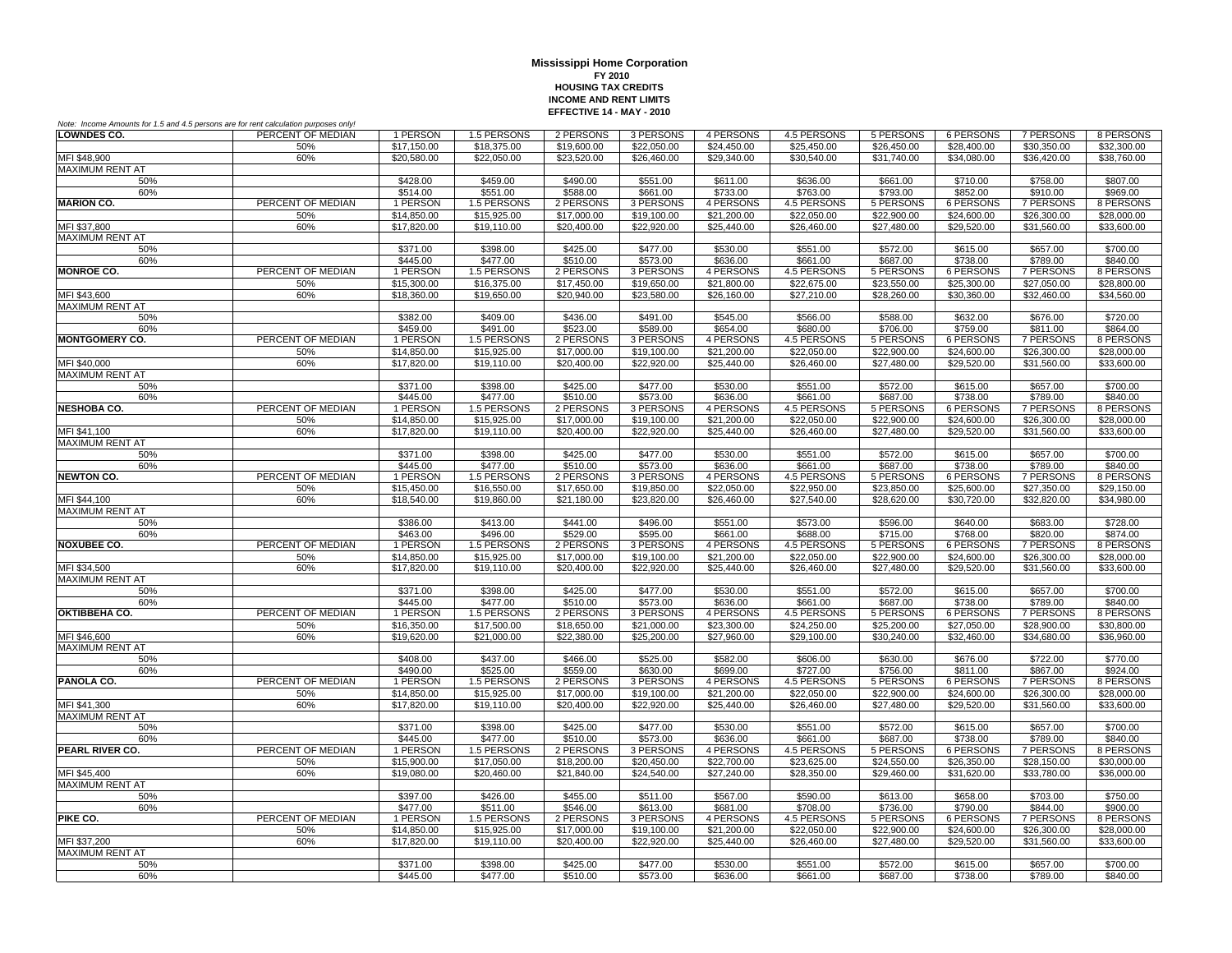| Note: Income Amounts for 1.5 and 4.5 persons are for rent calculation purposes only! |                   |                            |                            |                            |                            |                          |                            |                            |                            |                              |                            |
|--------------------------------------------------------------------------------------|-------------------|----------------------------|----------------------------|----------------------------|----------------------------|--------------------------|----------------------------|----------------------------|----------------------------|------------------------------|----------------------------|
| PONTOTOC CO.                                                                         | PERCENT OF MEDIAN | 1 PERSON                   | 1.5 PERSONS                | 2 PERSONS                  | 3 PERSONS                  | 4 PERSONS                | 4.5 PERSONS                | 5 PERSONS                  | 6 PERSONS                  | 7 PERSONS                    | 8 PERSONS                  |
|                                                                                      | 50%               | \$17,500.00                | \$18,750.00                | \$20,000.00                | \$22,500.00                | \$24,950.00              | \$25,950.00                | \$26,950.00                | \$28,950.00                | \$30,950.00                  | \$32.950.00                |
| MFI \$49,900                                                                         | 60%               | \$21,000.00                | \$22,500.00                | \$24,000.00                | \$27,000.00                | \$29,940.00              | \$31,140.00                | \$32,340.00                | \$34,740.00                | \$37,140.00                  | \$39,540.00                |
| <b>MAXIMUM RENT AT</b>                                                               |                   |                            |                            |                            |                            |                          |                            |                            |                            |                              |                            |
| 50%                                                                                  |                   | \$437.00                   | \$468.00                   | \$500.00                   | \$562.00                   | \$623.00                 | \$648.00                   | \$673.00                   | \$723.00                   | \$773.00                     | \$823.00                   |
| 60%                                                                                  | PERCENT OF MEDIAN | \$525.00                   | \$562.00                   | \$600.00                   | \$675.00                   | \$748.00                 | \$778.00                   | \$808.00                   | \$868.00                   | \$928.00                     | \$988.00                   |
| <b>PRENTISS CO.</b>                                                                  |                   | 1 PERSON                   | 1.5 PERSONS                | 2 PERSONS                  | 3 PERSONS                  | 4 PERSONS<br>\$22,200.00 | 4.5 PERSONS                | 5 PERSONS                  | 6 PERSONS                  | 7 PERSONS<br>\$27,550.00     | 8 PERSONS                  |
| MFI \$44.400                                                                         | 50%<br>60%        | \$15,550.00<br>\$18,660.00 | \$16,675.00<br>\$20,010.00 | \$17,800.00<br>\$21,360.00 | \$20,000.00<br>\$24,000.00 | \$26,640.00              | \$23,100.00<br>\$27,720.00 | \$24,000.00<br>\$28,800.00 | \$25,800.00<br>\$30,960.00 | \$33,060.00                  | \$29,350.00<br>\$35,220.00 |
| <b>MAXIMUM RENT AT</b>                                                               |                   |                            |                            |                            |                            |                          |                            |                            |                            |                              |                            |
| 50%                                                                                  |                   | \$388.00                   | \$416.00                   | \$445.00                   | \$500.00                   | \$555.00                 | \$577.00                   | \$600.00                   | \$645.00                   | \$688.00                     | \$733.00                   |
| 60%                                                                                  |                   | \$466.00                   | \$500.00                   | \$534.00                   | \$600.00                   | \$666.00                 | \$693.00                   | \$720.00                   | \$774.00                   | \$826.00                     | \$880.00                   |
| QUITMAN CO.                                                                          | PERCENT OF MEDIAN | 1 PERSON                   | 1.5 PERSONS                | 2 PERSONS                  | 3 PERSONS                  | 4 PERSONS                | 4.5 PERSONS                | 5 PERSONS                  | <b>6 PERSONS</b>           | <b>7 PERSONS</b>             | 8 PERSONS                  |
|                                                                                      | 50%               | \$14,850.00                | \$15,925.00                | \$17,000.00                | \$19,100.00                | \$21,200.00              | \$22,050.00                | \$22,900.00                | \$24,600.00                | \$26,300.00                  | \$28,000.00                |
| MFI \$32,100                                                                         | 60%               | \$17,820.00                | \$19,110.00                | \$20,400.00                | \$22,920.00                | \$25,440.00              | \$26,460.00                | \$27,480.00                | \$29,520.00                | \$31,560.00                  | \$33,600.00                |
| MAXIMUM RENT AT                                                                      |                   |                            |                            |                            |                            |                          |                            |                            |                            |                              |                            |
| 50%                                                                                  |                   | \$371.00                   | \$398.00                   | \$425.00                   | \$477.00                   | \$530.00                 | \$551.00                   | \$572.00                   | \$615.00                   | \$657.00                     | \$700.00                   |
| 60%                                                                                  |                   | \$445.00                   | \$477.00                   | \$510.00                   | \$573.00                   | \$636.00                 | \$661.00                   | \$687.00                   | \$738.00                   | \$789.00                     | \$840.00                   |
| SCOTT CO.                                                                            | PERCENT OF MEDIAN | 1 PERSON                   | 1.5 PERSONS                | 2 PERSONS                  | 3 PERSONS                  | 4 PERSONS                | 4.5 PERSONS                | 5 PERSONS                  | 6 PERSONS                  | 7 PERSONS                    | 8 PERSONS                  |
|                                                                                      | 50%               | \$14,850,00                | \$15,925.00                | \$17,000.00                | \$19,100.00                | \$21,200.00              | \$22,050.00                | \$22,900.00                | \$24,600.00                | \$26,300.00                  | \$28,000.00                |
| MFI \$39,800                                                                         | 60%               | \$17,820.00                | \$19,110.00                | \$20,400.00                | \$22,920.00                | \$25,440.00              | \$26,460.00                | \$27,480.00                | \$29,520.00                | \$31,560.00                  | \$33,600.00                |
| <b>MAXIMUM RENT AT</b>                                                               |                   |                            |                            |                            |                            |                          |                            |                            |                            |                              |                            |
| 50%                                                                                  |                   | \$371.00                   | \$398.00                   | \$425.00                   | \$477.00                   | \$530.00                 | \$551.00                   | \$572.00                   | \$615.00                   | \$657.00                     | \$700.00                   |
| 60%<br><b>SHARKEY CO.</b>                                                            | PERCENT OF MEDIAN | \$445.00<br>1 PERSON       | \$477.00<br>1.5 PERSONS    | \$510.00<br>2 PERSONS      | \$573.00<br>3 PERSONS      | \$636.00<br>4 PERSONS    | \$661.00<br>4.5 PERSONS    | \$687.00<br>5 PERSONS      | \$738.00<br>6 PERSONS      | \$789.00<br>7 PERSONS        | \$840.00<br>8 PERSONS      |
|                                                                                      | 50%               | \$14,850.00                | \$15,925.00                | \$17,000.00                | \$19,100.00                | \$21,200.00              | \$22,050.00                | \$22,900.00                | \$24,600.00                | \$26,300.00                  | \$28,000.00                |
| MFI \$33,900                                                                         | 60%               | \$17,820.00                | \$19,110.00                | \$20,400.00                | \$22,920.00                | \$25,440.00              | \$26,460.00                | \$27,480.00                | \$29,520.00                | \$31,560.00                  | \$33,600.00                |
| <b>MAXIMUM RENT AT</b>                                                               |                   |                            |                            |                            |                            |                          |                            |                            |                            |                              |                            |
| 50%                                                                                  |                   | \$371.00                   | \$398.00                   | \$425.00                   | \$477.00                   | \$530.00                 | \$551.00                   | \$572.00                   | \$615.00                   | \$657.00                     | \$700.00                   |
| 60%                                                                                  |                   | \$445.00                   | \$477.00                   | \$510.00                   | \$573.00                   | \$636.00                 | \$661.00                   | \$687.00                   | \$738.00                   | \$789.00                     | \$840.00                   |
| SMITH CO.                                                                            | PERCENT OF MEDIAN | 1 PERSON                   | 1.5 PERSONS                | 2 PERSONS                  | 3 PERSONS                  | 4 PERSONS                | 4.5 PERSONS                | 5 PERSONS                  | 6 PERSONS                  | <b>7 PERSONS</b>             | 8 PERSONS                  |
|                                                                                      | 50%               | \$16,300.00                | \$17,450.00                | \$18,600.00                | \$20,950.00                | \$23,250.00              | \$24,200.00                | \$25,150.00                | \$27,000.00                | \$28,850.00                  | \$30,700.00                |
| MFI \$46,500                                                                         | 60%               | \$19,560.00                | \$20.940.00                | \$22,320.00                | \$25,140.00                | \$27,900.00              | \$29,040.00                | \$30,180.00                | \$32,400.00                | \$34,620.00                  | \$36,840.00                |
| <b>MAXIMUM RENT AT</b>                                                               |                   |                            |                            |                            |                            |                          |                            |                            |                            |                              |                            |
| 50%                                                                                  |                   | \$407.00                   | \$436.00                   | \$465.00                   | \$523.00                   | \$581.00                 | \$605.00                   | \$628.00                   | \$675.00                   | \$721.00                     | \$767.00                   |
| 60%                                                                                  |                   | \$489.00                   | \$436.00                   | \$465.00                   | \$523.00                   | \$581.00                 | \$605.00                   | \$628.00                   | \$675.00                   | \$721.00                     | \$767.00                   |
| <b>SUNFLOWER CO.</b>                                                                 | PERCENT OF MEDIAN | 1 PERSON                   | 1.5 PERSONS                | 2 PERSONS                  | 3 PERSONS                  | 4 PERSONS                | <b>4.5 PERSONS</b>         | <b>5 PERSONS</b>           | <b>6 PERSONS</b>           | <b>7 PERSONS</b>             | 8 PERSONS                  |
|                                                                                      | 50%               | \$14,850.00                | \$15,925.00                | \$17,000.00                | \$19,100.00                | \$21,200.00              | \$22,050.00                | \$22,900.00                | \$24,600.00                | \$26,300.00                  | \$28,000.00                |
| MFI \$36,200                                                                         | 60%               | \$17,820.00                | \$19,110.00                | \$20,400.00                | \$22,920.00                | \$25,440.00              | \$26,460.00                | \$27,480.00                | \$29.520.00                | \$31,560.00                  | \$33,600.00                |
| <b>MAXIMUM RENT AT</b>                                                               |                   |                            |                            |                            |                            |                          |                            |                            |                            |                              |                            |
| 50%                                                                                  |                   | \$371.00                   | \$398.00                   | \$425.00                   | \$477.00                   | \$530.00                 | \$551.00                   | \$572.00                   | \$615.00                   | \$657.00                     | \$700.00                   |
| 60%<br><b>TALLAHATCHIE CO.</b>                                                       | PERCENT OF MEDIAN | \$445.00<br>1 PERSON       | \$477.00<br>1.5 PERSONS    | \$510.00<br>2 PERSONS      | \$573.00<br>3 PERSONS      | \$636.00<br>4 PERSONS    | \$661.00<br>4.5 PERSONS    | \$687.00<br>5 PERSONS      | \$738.00<br>6 PERSONS      | \$789.00<br>7 PERSONS        | \$840.00<br>8 PERSONS      |
|                                                                                      | 50%               | \$14,850.00                | \$15,925.00                | \$17,000.00                | \$19,100.00                | \$21,200.00              | \$22,050.00                | \$22,900.00                | \$24,600.00                | \$26,300.00                  | \$28,000.00                |
| MFI \$33,500                                                                         | 60%               | \$17,820.00                | \$19,110.00                | \$20,400.00                | \$22,920.00                | \$25,440.00              | \$26,460.00                | \$27,480.00                | \$29,520.00                | \$31,560.00                  | \$33,600.00                |
| <b>MAXIMUM RENT AT</b>                                                               |                   |                            |                            |                            |                            |                          |                            |                            |                            |                              |                            |
| 50%                                                                                  |                   | \$371.00                   | \$398.00                   | \$425.00                   | \$477.00                   | \$530.00                 | \$551.00                   | \$572.00                   | \$615.00                   | \$657.00                     | \$700.00                   |
| 60%                                                                                  |                   | \$445.00                   | \$477.00                   | \$510.00                   | \$573.00                   | \$636.00                 | \$661.00                   | \$687.00                   | \$738.00                   | \$789.00                     | \$840.00                   |
| TIPPAH CO.                                                                           | PERCENT OF MEDIAN | 1 PERSON                   | 1.5 PERSONS                | 2 PERSONS                  | 3 PERSONS                  | 4 PERSONS                | 4.5 PERSONS                | 5 PERSONS                  | 6 PERSONS                  | <b>7 PERSONS</b>             | 8 PERSONS                  |
|                                                                                      | 50%               | \$15,300.00                | \$16,400.00                | \$17,500.00                | \$19,700.00                | \$21,850.00              | \$22,725.00                | \$23,600.00                | \$25,350.00                | \$27,100.00                  | \$28,850.00                |
| MFI \$43,700                                                                         | 60%               | \$18,360.00                | \$19,680.00                | \$21,000.00                | \$23,640.00                | \$26,220.00              | \$27,270.00                | \$28,320.00                | \$30,420.00                | \$32,520.00                  | \$34,620.00                |
| <b>MAXIMUM RENT AT</b>                                                               |                   |                            |                            |                            |                            |                          |                            |                            |                            |                              |                            |
| 50%                                                                                  |                   | \$382.00                   | \$410.00                   | \$437.00                   | \$492.00                   | \$546.00                 | \$568.00                   | \$590.00                   | \$633.00                   | \$677.00                     | \$721.00                   |
| 60%                                                                                  |                   | \$459.00                   | \$492.00                   | \$525.00                   | \$591.00                   | \$655.00                 | \$681.00                   | \$708.00                   | \$760.00                   | \$813.00                     | \$865.00                   |
| <b>TISHOMINGO CO.</b>                                                                | PERCENT OF MEDIAN | 1 PERSON                   | 1.5 PERSONS                | 2 PERSONS                  | 3 PERSONS                  | 4 PERSONS                | 4.5 PERSONS                | 5 PERSONS                  | 6 PERSONS                  | 7 PERSONS                    | 8 PERSONS                  |
|                                                                                      | 50%               | \$15,200.00                | \$16,300.00                | \$17,400.00                | \$19,550.00                | \$21,700.00              | \$22,575.00                | \$23.450.00                | \$25,200.00                | \$26,950.00                  | \$28,650.00                |
| MFI \$43.400                                                                         | 60%               | \$18,240.00                | \$19,560.00                | \$20,880.00                | \$23,460.00                | \$26,040.00              | \$27,090.00                | \$28.140.00                | \$30.240.00                | \$32,340.00                  | \$34,380.00                |
| <b>MAXIMUM RENT AT</b>                                                               |                   |                            |                            |                            |                            |                          |                            |                            |                            |                              |                            |
| 50%                                                                                  |                   | \$380.00                   | \$407.00                   | \$435.00                   | \$488.00                   | \$542.00                 | \$564.00                   | \$586.00                   | \$630.00                   | \$673.00                     | \$716.00                   |
| 60%<br>UNION CO.                                                                     | PERCENT OF MEDIAN | \$456.00<br>1 PERSON       | \$489.00                   | \$522.00<br>2 PERSONS      | \$586.00                   | \$651.00<br>4 PERSONS    | \$677.00<br>4.5 PERSONS    | \$703.00                   | \$756.00<br>6 PERSONS      | \$808.00<br><b>7 PERSONS</b> | \$859.00                   |
|                                                                                      |                   | \$17,200.00                | 1.5 PERSONS                |                            | 3 PERSONS                  | \$24,550.00              | \$25,550.00                | 5 PERSONS<br>\$26,550.00   | \$28,500.00                |                              | 8 PERSONS                  |
| MFI \$49,400                                                                         | 50%<br>60%        | \$20,640.00                | \$18,425.00<br>\$22,110.00 | \$19,650.00<br>\$23,580.00 | \$22,100.00<br>\$26,520.00 | \$29,460.00              | \$30,660.00                | \$31,860.00                | \$34,200.00                | \$30,450.00<br>\$36,540.00   | \$32,450.00<br>\$38,940.00 |
| <b>MAXIMUM RENT AT</b>                                                               |                   |                            |                            |                            |                            |                          |                            |                            |                            |                              |                            |
| 50%                                                                                  |                   | \$430.00                   | \$460.00                   | \$491.00                   | \$552.00                   | \$613.00                 | \$638.00                   | \$663.00                   | \$712.00                   | \$761.00                     | \$811.00                   |
| 60%                                                                                  |                   | \$516.00                   | \$552.00                   | \$589.00                   | \$663.00                   | \$736.00                 | \$766.00                   | \$796.00                   | \$855.00                   | \$913.00                     | \$973.00                   |
|                                                                                      |                   |                            |                            |                            |                            |                          |                            |                            |                            |                              |                            |